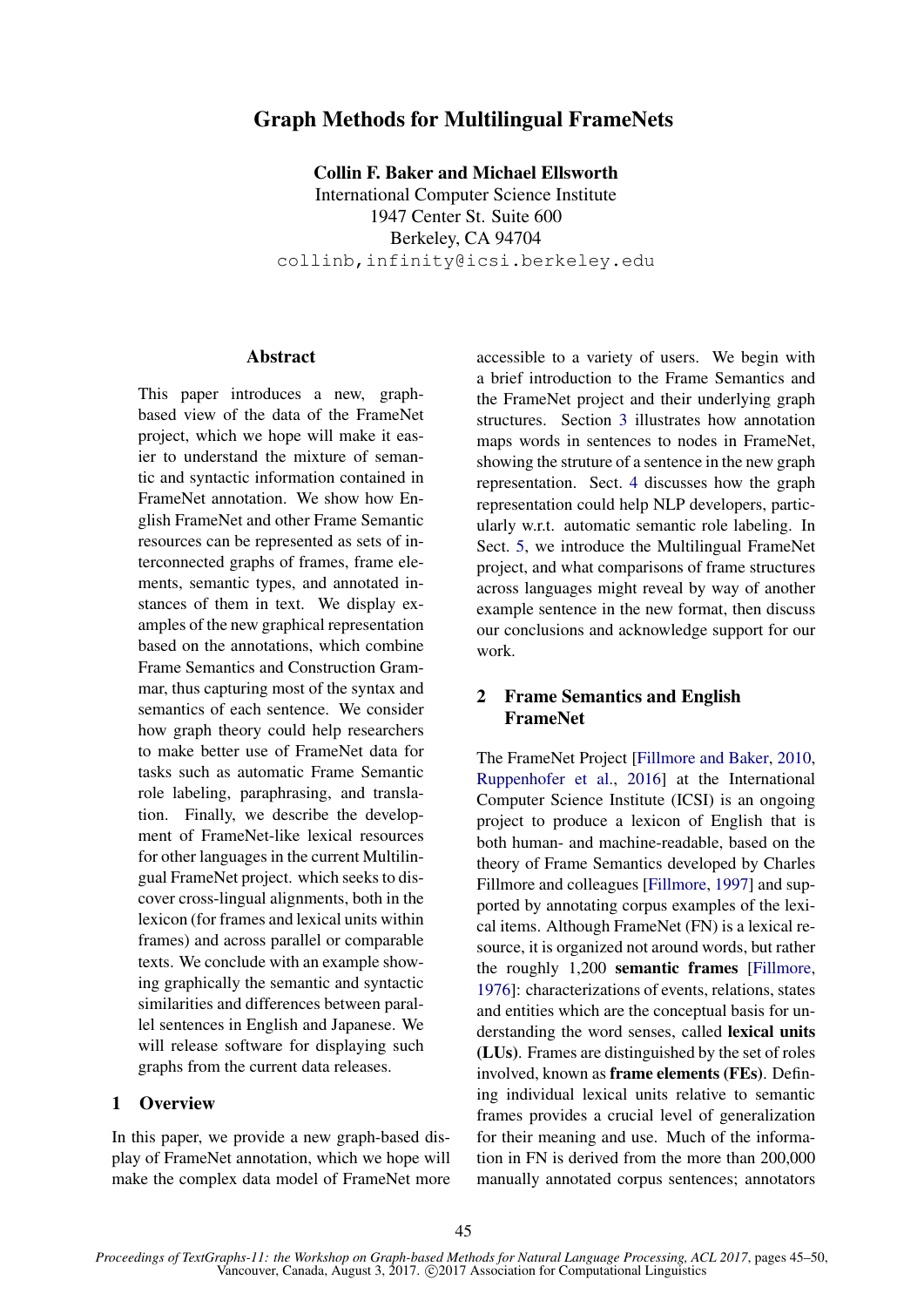not only mark the target word which evokes the frame, but also those phrases which are syntactically related to the target word and express its frame elements. FN covers roughly 13,500 LUs, and provides very rich syntagmatic information about the combinatorial possibilities of each LU. Each frame averages about 10 frame elements, and the same frame can be evoked by words (or multiword expressions) of any part of speech.

FrameNet frames are connected by eight types of relations, including full inheritance (IS-A relation) in which all core FEs are inherited, weaker forms of inheritance (called Using and Perspective on), and relations between statives, inchoatives, and causatives. Most frames are linked in a single large lattice (analyzed in Valverde-Albacete [2008]). The full graph is difficult to render, but can be browsed at https://framenet.icsi.berkeley. edu/fndrupal/FrameGrapher



Figure 1: (Partial) FrameNet semantic type hierarchy

#### 2.1 Semantic types and their hierarchy

FrameNet also has a small hierarchy of semantic types which can be marked on Frames, FEs and LUs; a portion is shown in Fig. 1. Many of the semantic types in FrameNet are similar to nodes in widely used ontologies, but they are limited to those which are linguistically important; for example, most agent FEs (not only those called "Agent", but all those descended from the AGENT FE in the high-level frame Intentionally act) have the semantic type SENTIENT (Non-sentient actants receive the FE CAUSE).<sup>1</sup> Some semantic types add information which cross-cuts the frame hierarchy; e.g., POSITIVE JUDGEMENT and NEG-ATIVE JUDGEMENT are used to separate those LUs in the frames Judgement, Judgement communication and Judgement direct address that have positive affect from those with negative affect.

# 3 Frame Semantic and Construction Grammar representation of sentence meaning

The development of Frame Semantics has gone hand in hand with the development of Construction Grammar, by Fillmore and a wide range of colleagues (Michaelis [2010],Feldman et al. [2010]). FrameNet annotators not only mark which spans of the corpus sentences instantiate which Frame Elements, but also the phrase type  $(PT)$  of the constituent that covers that span<sup>2</sup> and the grammatical function (GF, a.k.a. grammatical relation) between that constituent and the target instance of the lexical unit as a coextensive set of spans on three annotation "layers". Additional information is added on other "layers" indicating the presence of copulas and other support verbs, the antecedents of relative clauses, etc. This syntactic information, based on Construction Grammar, can be combined with the FE labels to form a joint syntactico-semantic representation of much of the meaning of a sentence. In graph terms, the annotation process creates a mapping between the string of characters in the sentence and (1) nodes representing frame elements in the frame hierarchy and (2) nodes representing parts of constructions in the Construction Grammar hierarchy.

We illustrate this with an example sentence extracted from a TED talk entitled "Do schools kill creativity?" by Ken Robinson<sup>3</sup>: The thing they *were good at in school wasn't valued, or was actually stigmatized*. The graph representation derived from FrameNet annotation is shown in Fig. 2.<sup>4</sup>

In this figure, the nodes of the graph are syntactico-semantic entities (solid borders) or semantic entities (dotted borders) and the words of the sentence are the terminal nodes of the graph (in boxes). Each edge specifies the relationship between nodes, solid black for syntactico-semantic

<sup>3</sup>https://www.ted.com/talks/ken\_

 $<sup>1</sup>$ Matching FE semantic types to fillers is complicated by</sup> phenomena such as metonymy (*The White house announced today . . .*) and personification (*She still runs good, but eventually she'll need new tires.*), not fully addressed in FN.

 $2$ Most FEs are in fact constituents.

robinson\_says\_schools\_kill\_creativity?

<sup>4</sup> For methods for producing such graphs, see Ellsworth and Janin [2007].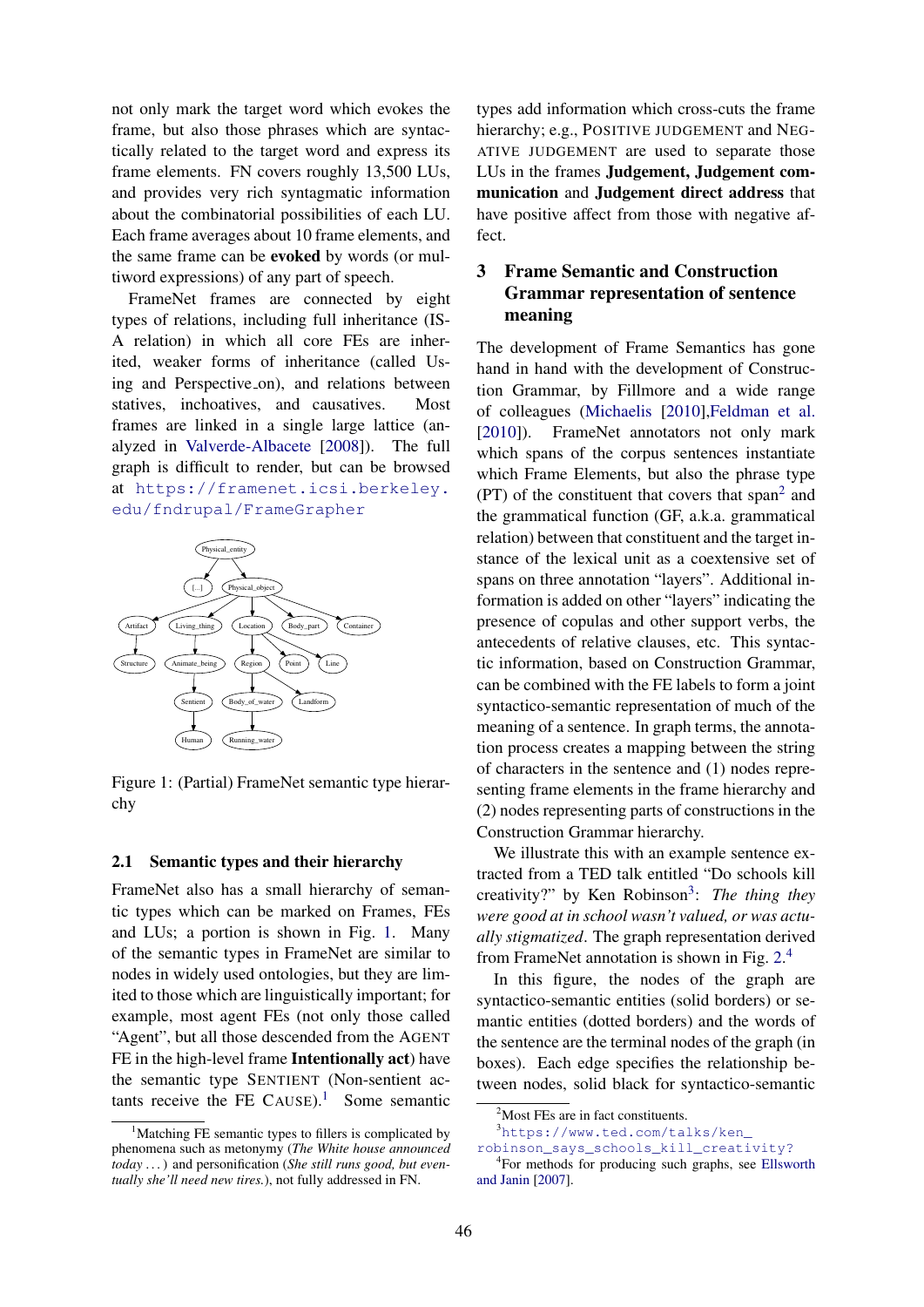

Figure 2: Graph of Frame Semantic Annotation of Example English Sentence

relations, and dashed red for purely semantic relations. The graph is organized so that higher nodes syntactically subsume lower nodes and arrows point from semantic heads to semantic subordinates. The graph is close to being a tree, like conventional constituent parses, but contains a few semantic edges that cross the syntactic edges, shown with the indexes 1, 2, and 3 (bare numbers with dashed arcs) which refer to the non-adjacent nodes NP[1], NP[2], and NP[3] respectively.

The nodes and edges have features representing the full annotation of the sentence. The large ovals represent semantics via the names of evoked frames: Entity, Expertise, Judgement (twice), Locative relation Local by use, and Negation. Though not shown in this graph, each frame instance is also linked to the frame hierarchy graph (Sec. 2). The edges descending from the frames semantically represent the relations described by Frame Elements in the same hierarchy. The dotted lines pointing to dotted nodes are links into the semantic type hierarchy (Sec. 2.1). The syntactic features of the non-terminal nodes are summarized by Phrase Type (PT) labels (S, N, NP, V, VP, PP, etc. with their conventional meanings) and part-ofspeech (not shown). Other features on the edges are syntactico-semantic categories: T (target, the word(s) that evokes the frame), RelC (relative clause), Ant. (antecedent of relative clause), Head (syntactic and semantic head), Sem H (semantic head), and Supp (support, a syntactic head).

## 4 Applications of FrameNet data as a graph

The ability to separate syntactic and semantic dependency is potentially of use in many tasks involving FrameNet data, including automatic semantic role labeling (ASRL), inferencing, language generation, and cross-linguistic comparison. Because of the clear representation of syntactic and semantic dependency in the graph (displayed in Fig. 2 by vertical position, arrow direction, and non-local edges), many tasks should be able to use the graph even without special processing for the subtypes of edges, e.g. for relative clauses as seen under NP[3]. To find out the overall meaning of this sentence, one can start from the "S" node and follow the edges marked "Head" or "Sem H" to the two instances of the **Judgement** frame. From there, the application can drill further down as needed, into the frame hierarchy, the semantic type hierarchy, or the fillers of the frame roles.

One task in particular that could use the full power of such graphs is automatic semantic role labeling (ASRL). The high cost of expert semantic annotation has spurred interest in building ASRL systems. Much of this has been based on the Prop-Bank [Palmer et al., 2005] style of annotation, but work on Frame Semantic role labelers has continued, with increasing success (Das et al. [2014], Roth and Lapata [2015]). These improvements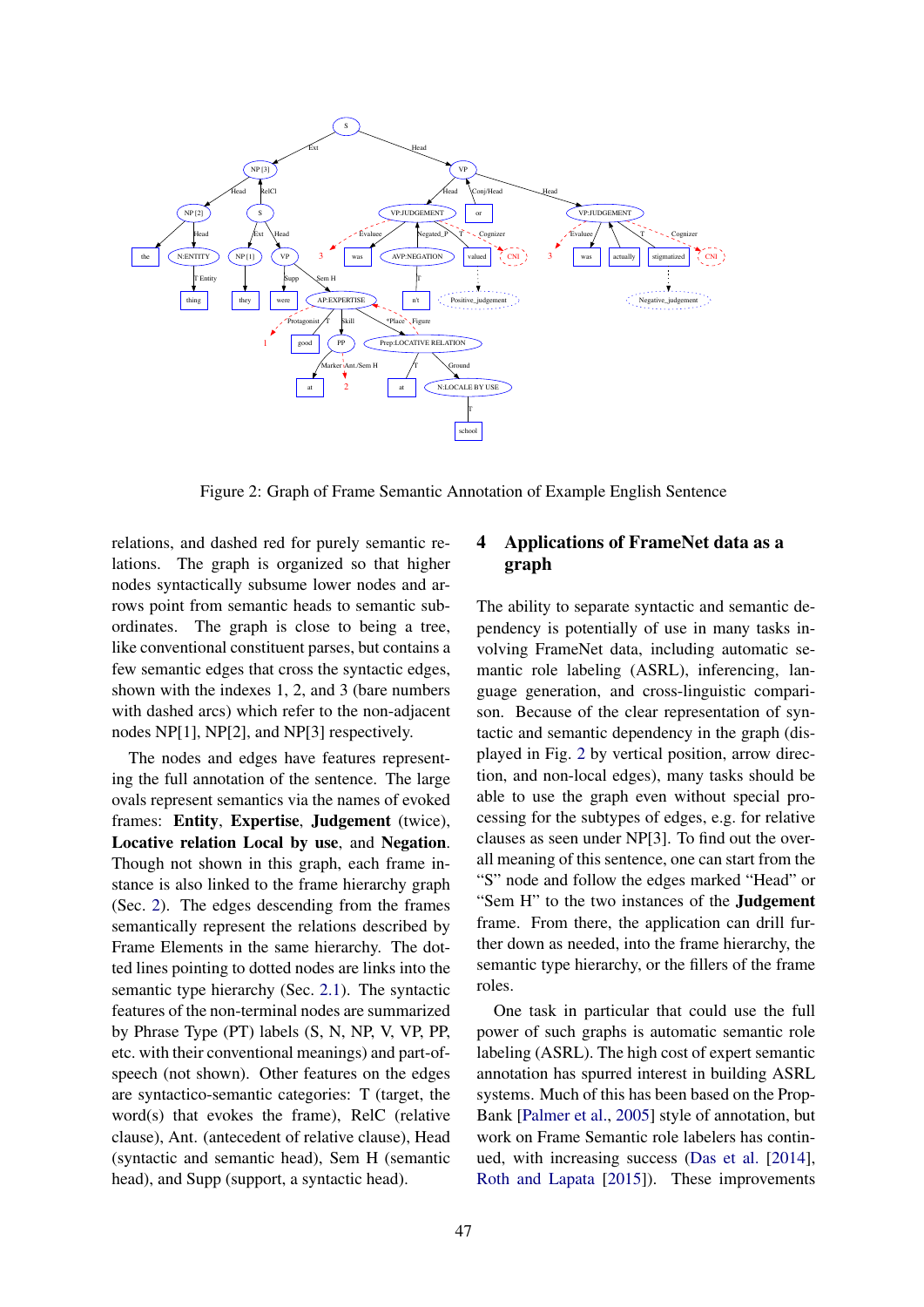

Figure 3: Frame Semantic Annotation of Equivalent Japanese Sentence

generally reflect the effort those researchers have made to understand the FrameNet data in depth, including dependencies between semantic roles within a frame, propagation of semantic types across frames, and dependencies between syntax and semantics in a specific sentence. When Frame Element annotation is treated simply as independent tags for machine learning (even if syntactic information is imported from other sources), the learning algorithms are starved of the information needed to make smarter generalizations about the large proportion of the syntactic information about each lexical unit that is predictable from other lexical units in the frame, other related frames, or structures of the language as a whole, such as passivization and relative clause structure. The current distribution format of the FrameNet data does not make this clear. Since FrameNet data is basically discrete and categorial, treating it as an interlocking set of graphs should enable better use of all the information, explicit and implicit, in FrameNet.

### 5 Multilingual FrameNet

The development of the FrameNet resource at ICSI has inspired the creation of a number of Frame Semantics-based projects for other languages: efforts on Spanish, German, Japanese, Chinese, Swedish, Brazilian Portuguese, and

French have all received substantial funding, primarily from their national or provincial governments. The basic research question is: to what extent are the semantic frames universal and to what extent are they language-specific? Even if equivalent frames exist in two languages, how much of the frame structure will be preserved in translation? If a different frame is used, is it a near neighbor via frame relations in one or both of the languages? These questions have also been discussed by, e.g. Boas  $[2009]$ , Čulo  $[2013]$ , and Čulo and de Melo [2012].

The sentence in Fig. 2 is part of an experiment in annotation of parallel texts; TED talks were chosen because translations are freely available in all of these languages. The TED talk translations are done by volunteers, so they may not be of professional quality, but this is a common situation on the web today, which NLP research has to deal with. In general the TED talk translations tend to be fairly "literal", so we would expect that the frames would be very similar across languages. However, frame differences occur even here. E.g, in the graph of the Japanese translation of this sentence (shown in Fig. 3), the first conjunct has the Judgement frame like the English, but the second instance of Judgement in English is translated by the frame Labeling in Japanese. Here the agent of the labeling is the school, pre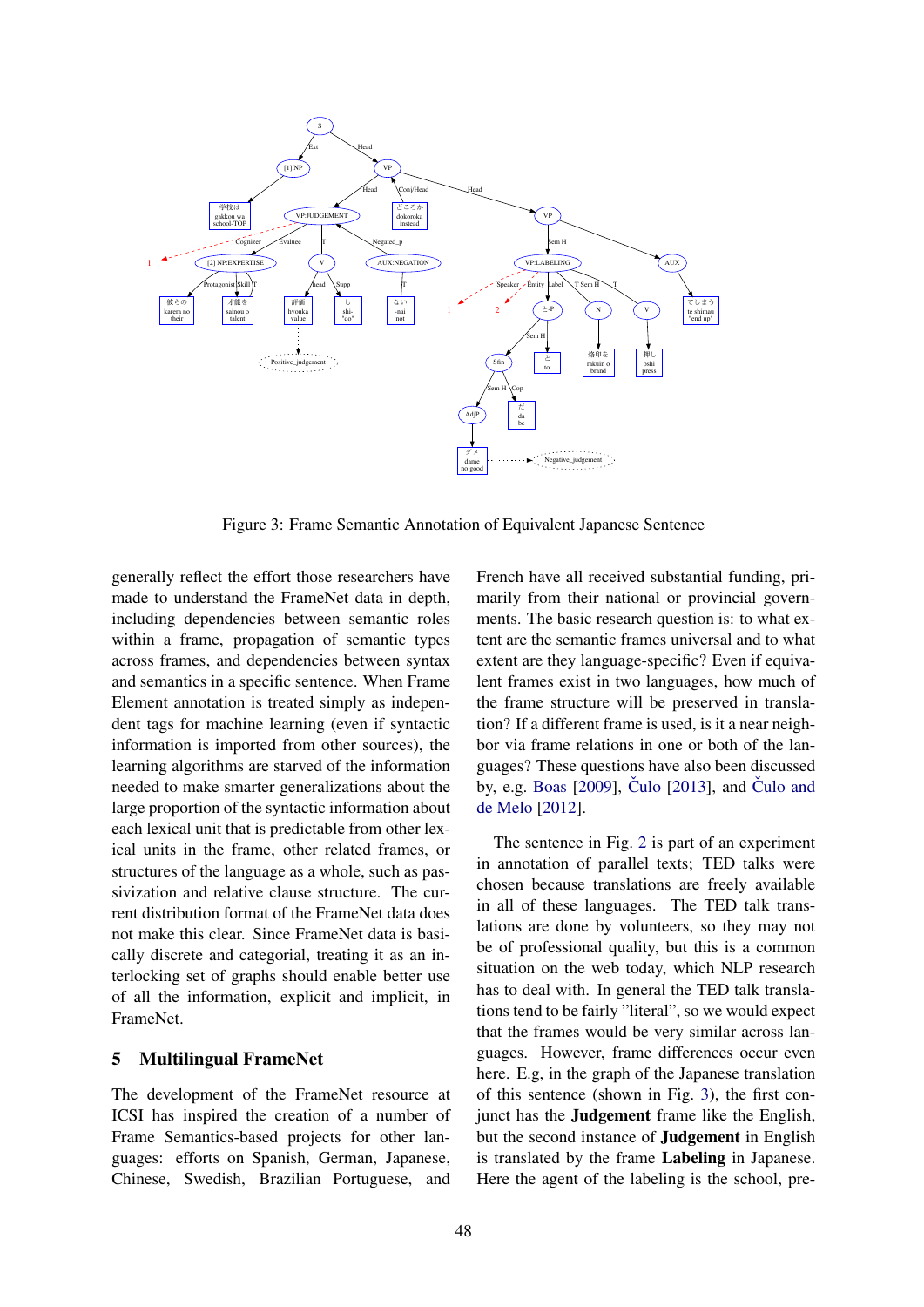sumably metonymic for either the faculty, the students, or both.<sup>5</sup> Thus, the graph representation of the FrameNet data helps to make clear which parts of the sentences to compare across languages. We hope that ultimately such comparisons will lead to graph-based MT systems that can transfer meaning at a deeper level.

One of the goals of the Multilingual FrameNet project is to quantify the patterns of frame occurrence across varied languages. The new annotation of parallel texts has just begun, so we the number of instances of frames is still small, but we can report some suggestive results based on comparing the annotation of verbs of motion in two texts. One is the TED talk, where we have annotation for English and Brazilian Portuguese; the other is a chapter of the Sherlock Holmes story "The Hound of the Baskervilles", translated by professional translators, where we compare annotation in English and Spanish. (We some annotation previously on these texts in English, Spanish, Japanese and German, but not Portuguese.)

| Name Lang        | Same | Partial | Diff. | Tot. |
|------------------|------|---------|-------|------|
| <b>TED EN-PT</b> |      |         |       |      |
| Hound EN-ES      |      |         |       |      |

Table 1: Frame similarity and difference across parallel texts

Table 1 gives the counts for instances of verbs of motion in two texts, showing cases where the aligned verbs are the same or different across languages. We had hypothesized that the professional, literary translations of the "Hound" text would have more cross-linguistic differences, while that the volunteer translations of the TED talks would be more often frame-preserving. The counts shown here conform to that expectation, but the differences are not conclusive.

### 6 Conclusion

FrameNet data is extremely rich, but not usually presented in a form that is easy for use in NLP. There are clear advantages to viewing the FrameNet annotation data as a graph that separates out entities (nodes) from relations (edges) and clarifies which information is semantic, syntactic, or both. The semantic information can be cleanly integrated with FrameNet's already elaborate graph of frames and semantic types, while generalizations over syntactic information should enable improved use of FrameNet annotation in ASRL training and cross-linguistic comparison.

#### 6.1 Acknowledgements

The authors would like to thank the TextGraph reviewers for their helpful suggestions. Any errors and omissions that remain are the fault of the authors.

This material is based in part upon work supported by the National Science Foundation under Grant No. 1629989. Any opinions, findings, and conclusions or recommendations expressed in this material are those of the author(s) and do not necessarily reflect the views of the National Science Foundation. The text from the TED talks was used by permission under the Creative Commons Attribution–Non Commercial–No Derivatives license.

### References

- Hans C. Boas. *Recent trends in multilingual computational lexicography*, pages 1–26. Mouton de Gruyter, Berlin, 2009. http://sites.la.utexas.edu/hcb/ files/2011/02/Boas\_2009e\_Trends\_ in\_Multl\_Lexicography.pdf.
- Dipanjan Das, Desai Chen, André F. T. Martins, Nathan Schneider, and Noah A. Smith. Frame-Semantic parsing. *Computational Linguistics*, 40 (1), 2014. URL http://www.aclweb.org/ anthology/J/J14/J14-1002.pdf.
- Michael Ellsworth and Adam Janin. Mutaphrase: Paraphrasing with framenet. In *Proceedings of the Workshop on Textual Entailment and Paraphrasing*, Prague, June 2007. Association for Computational Linguistics. URL http://www.aclweb.org/ anthology-new/W/W07/W07-1424.pdf.
- Jerome Feldman, Ellen Dodge, and John Bryant. Embodied construction grammar. In Bernd Heine and Heiko Narrog, editors, *The Oxford handbook of linguistic analysis*, pages 111– 137. Oxford University Press, New York, 2010. URL https://dx.doi.org/10.1093/ oxfordhb/9780199544004.013.0006.
- Charles J. Fillmore. Frame semantics and the nature of language. *Annals of the New York Academy of Sciences: Conference on the Origin and Development of Language and Speech*, 280(1):20–32, 1976. URL http://dx.doi.org/10.1111/ j.1749-6632.1976.tb25467.x.

 $5$ The content of the negative judgement is also made explicit in the phrase headed by *to*, literally something like "they wind up being branded as 'no good'."